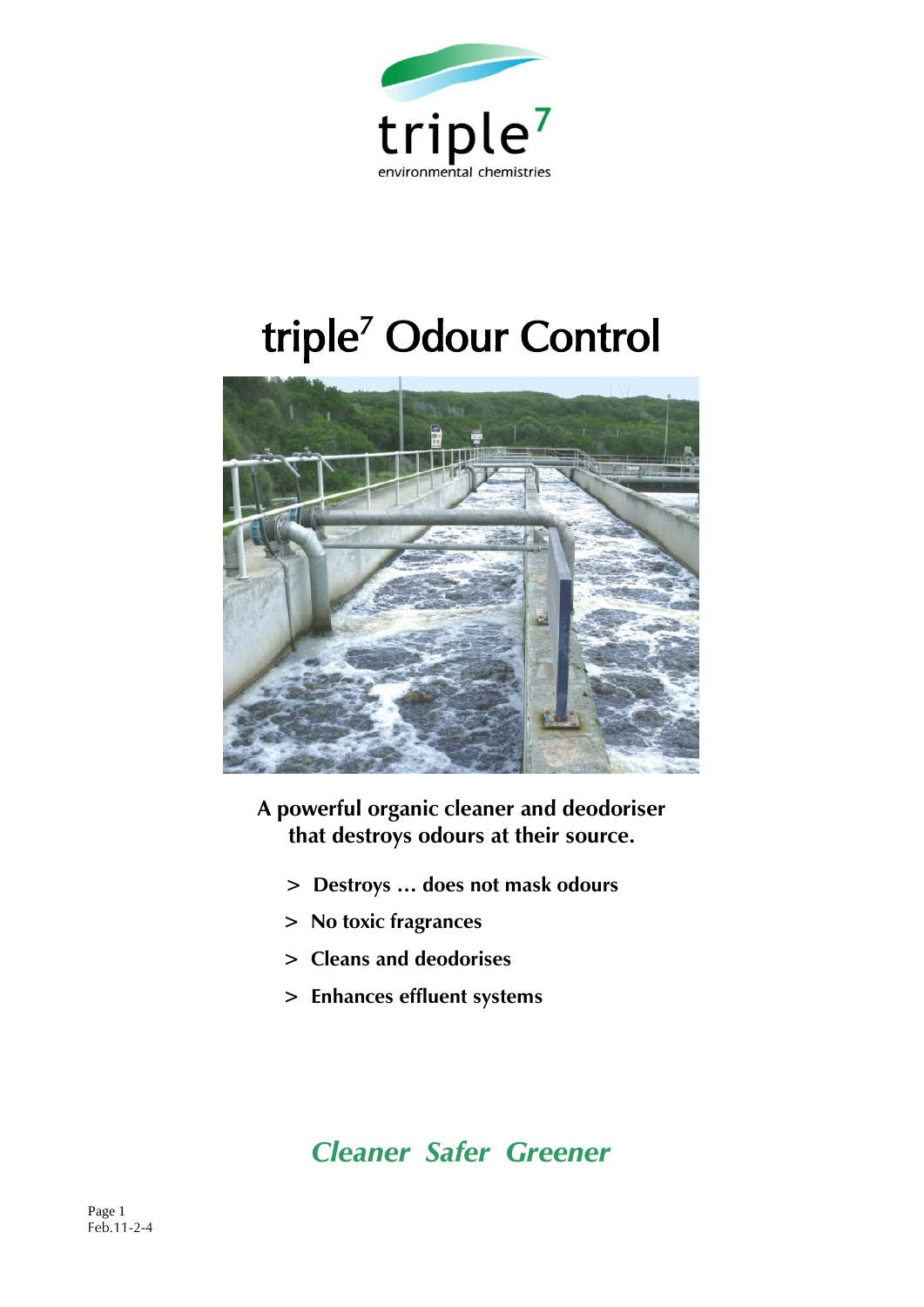triple<sup>7</sup>Odour Control is a readily biodegradable, non-toxic and non-corrosive plant based product, especially designed for odour control. The product is free of ferric salts, magnesium chloride or typical chemical derivatives, enabling odour-related problems to be solved without hazardous additives.

triple<sup>7</sup>Odour Control does not react with other chemistries (eg: Chlorines ) to create toxic gases and is suitable for gas-scrubbing in hazardous environments.

The science of odours is very complicated. Odours are caused (or we are sensitive to them) because of ash particles, fatty globules, gases, solvents, proteins, caustics, pheromenes and fragrances. Odours may be a combination of all of these factors. Odours are affected by oxidisers, sunlight and chemical reactions in the air, in our blood and in our sensory receptors.

triple<sup>7</sup> Odour Control reduces odours by attaching to light aromatics, gases and attached flavenoids or constituent odour-causing substances. The product has an oxidising effect and works to convert Hydrogen Sulphide to harmless peroxide compounds, helping to prevent smells.

The product contains a highly concentrated surfactant solution that separates solids or soiling material within effluent and other odour-plagued environments. Problems with smell arise when bacteria start to die and the product breaks down the solids to provide a food source for the bacteria, consequently improving and enhancing bio-degradability in a shorter time frame. triple<sup>7</sup> Odour Control encapsulates off-gases of long-chain hydrocarbons.

#### **Waste water and Sludge treatment**

Rather than being a masking agent or band-aid solution, triple<sup>7</sup> Odour Control attacks the source of the problem, softening the hydrocarbons and reducing the ability of fats and grease solids to congeal and adhere to the walls of waste water pipes. This reduction in fat occlusion allows an improvement in sewer conditions and effluent flow.

triple<sup>7</sup> Odour Control can be applied at any stage in the cleaning or waste steam cycle and if the product is used at the point of discharge, then drains and sewer plumbing can be cleaned from entry point to the treatment plant.

The product may be applied via lift stations, at dilutions of 1:600 via high-pressure hoses, well washers and other similar methods.

#### **MOST IMPORTANTLY, triple<sup>7</sup> ODOUR CONTROL WILL NOT HARM SEWER BACTERIA.**

#### **Sludge piles and Compost applications**

triple<sup>7</sup> Odour Control slows the metabolic production of odour-causing micro-organisms, and manures, decaying or rotting foods and even cadavers can be rendered odourless by product application. For pond or soil spraying, a rate of 4 litres per 100 square metres is usually adequate. Repeat surface spraying as required. The product enhances bio-degradation.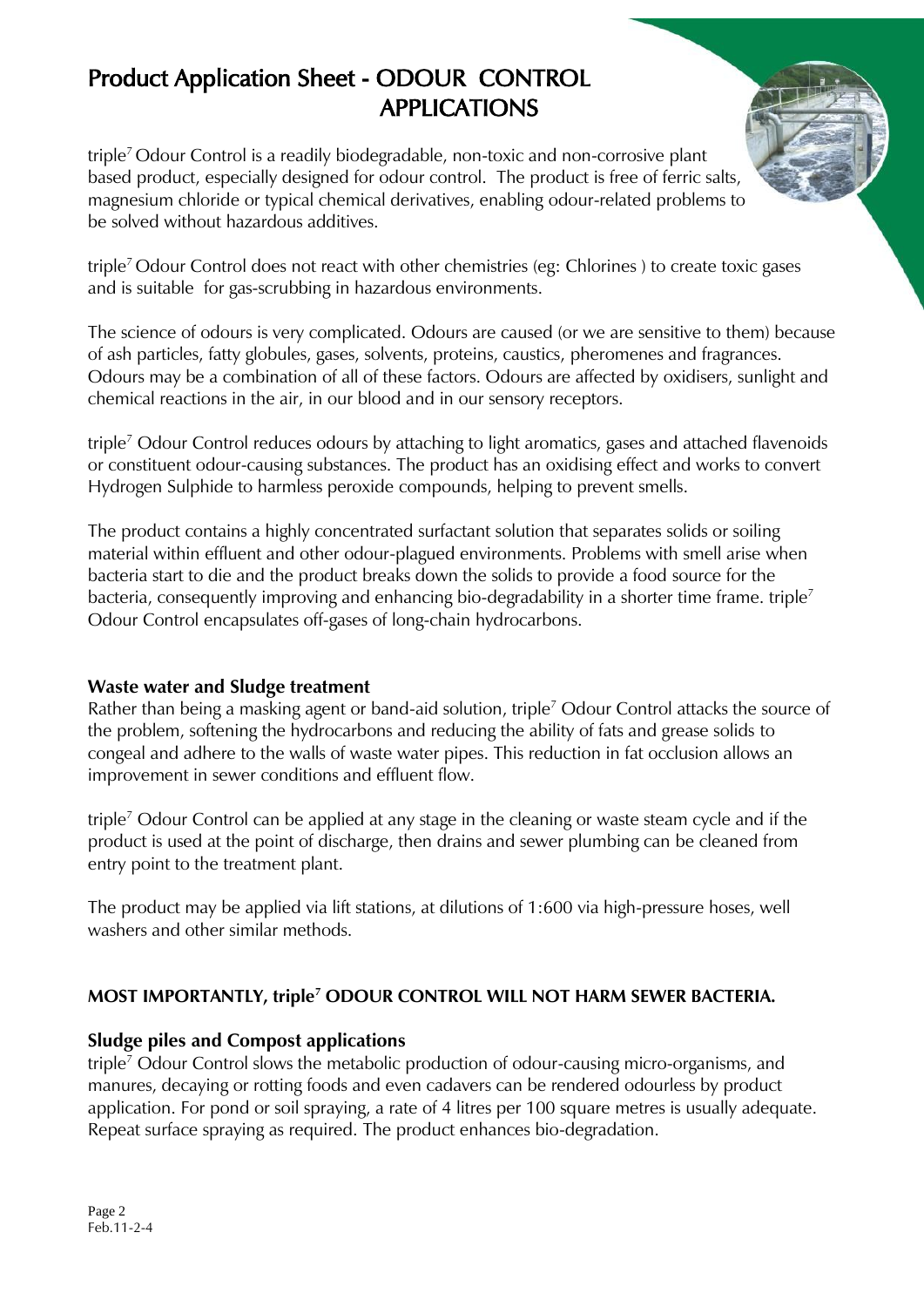#### **triple<sup>7</sup> ODOUR CONTROL IS ENVIRONMENTALLY RESPONSIBLE AND PROTECTS ECO-SYSTEMS.**

#### **Sewer Spills**

A Water Authority in a high profile tourist area uses triple<sup>7</sup> Odour Control for treatment of sewer spills. After removing solids and excess flooding, the product is applied to the area and atomized into the air.

triple<sup>7</sup> Odour Control has a number of unique advantages and less applications are required, compared with traditional chemicals needing daily applications.

#### **Cleaning Sewer Equipment**

triple<sup>7</sup> Odour Control is superior to caustic based cleaners when used for cleaning sewer equipment. Sewer maintenance crews report that nothing can match these products for ease of use and effectiveness, additionally filters can be restored to "as-new" condition.

#### Comments from Water Boards who use triple<sup>7</sup> Odour Control in problem wet wells.

*"triple<sup>7</sup> Odour Control removes fats & greases and controls odours like no other product we have known"*

*"triple<sup>7</sup> Odour Control does more than what is claimed on the sales brochures, not less, like competitors products."*

#### Marine Applications

triple<sup>7</sup> Odour Control can greatly reduce OH&S and environmental issues in marine applications.

Add triple<sup>7</sup> Odour Control directly to sewer tanks, septic tanks, toilets etc. For toilets that constantly have problems, pour 50ml down the toilet twice weekly and  $\frac{1}{2}$  to 1 cup to tanks as often as required.

triple<sup>7</sup>Odour Control converts poisonous Hydrogen Sulphide gases to harmless elemental substances, thus greatly reducing the respiratory risks involved with OH&S issues in closed environments.

This non-corrosive surfactant chemistry contains a high percentage of colloid cleaner which is effective for floor and general bathroom cleaning, thus odours are removed while cleaning is being done. Any residue flushed to sewer will reduce further odours, assist sewer flow and constantly maintain pipework.

triple<sup>7</sup>bio-based surfactant cleaners are also effective for mould removal.

Odours within air systems can be removed by spraying triple<sup>7</sup> Odour Control onto filter pads or misted directly into ductwork to remove odour from air flows.

Sick rooms and laundries can also benefit by spraying whenever needed and by adding to washing machine loads when necessary.

Page 3 Feb.11-2-4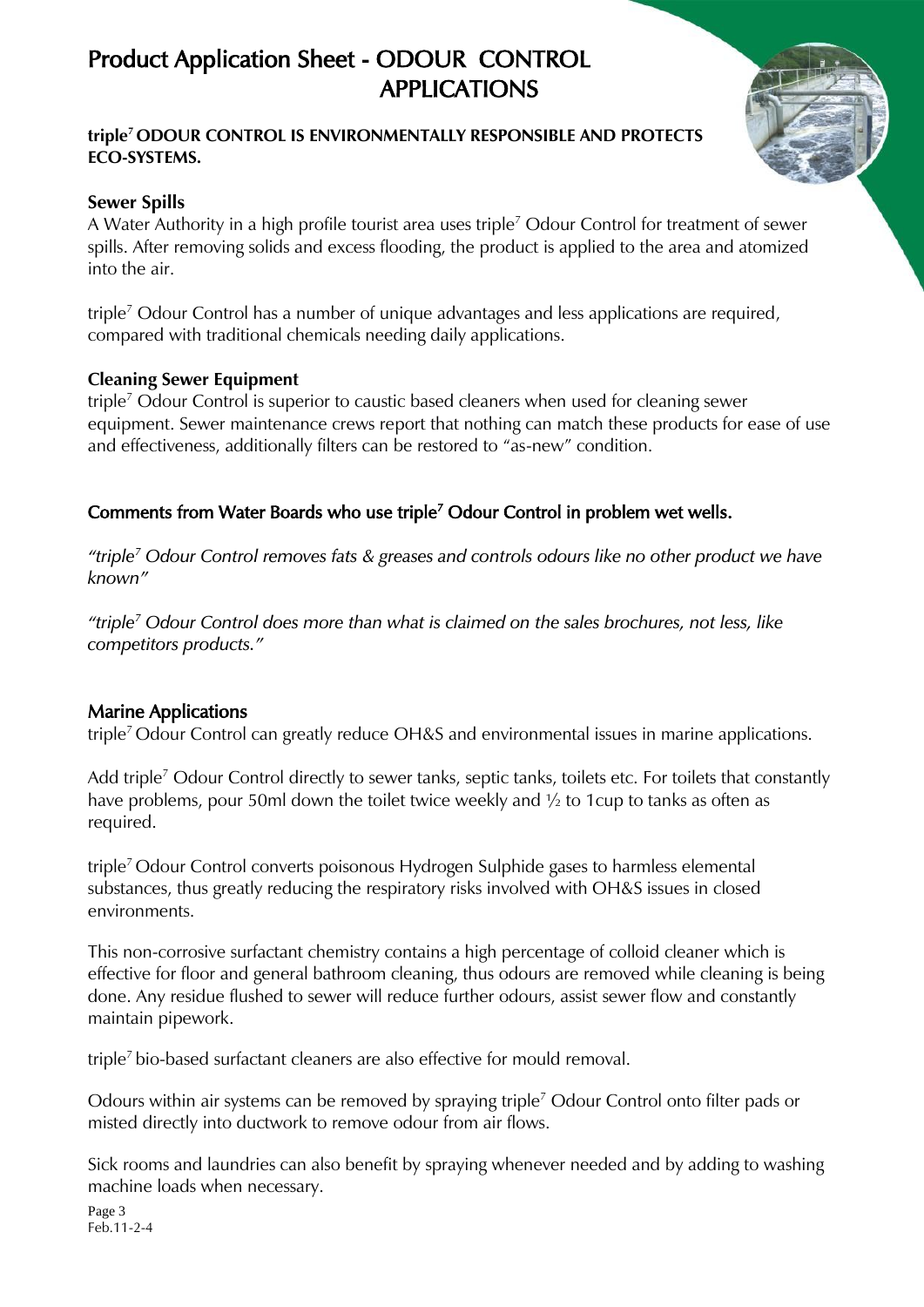

#### Marine Applications

triple<sup>7</sup>Odour Control can also be poured into open containers, diluted 1:1 and left to sit in problem areas to remove odour or diluted 1:10 and sprayed as a room freshener.

triple<sup>7</sup> Odour Control contains no additional fragrances and is not known to cause any allergic reactions.

#### **Sewer Mining Systems**

#### **Odour**

To control odour, the normal dose rate is 20ppm of the waste water flow (or 20ml per 1000 litres). Extra product may be required at the beginning, as early doses will remove old sludge and slime which can add to the odour problem. Once the system is cleaner, the dose rate can be reduced.

#### **RO Filters**

triple<sup>7</sup> Odour Control can be added to the sewer flows to force the separation of sludge & fats, therefore preventing sludge adhering to the filter.

The addition of triple<sup>7</sup> Odour Control to the back flush water will assist water to dislodge contaminants and may reduce the quantity of reverse flush water required. The product will not damage RO filters or cleaning surfaces.

#### **Scale**

Scale forms on RO filters and in drains from low water use toilets etc. This can be prevented by constantly adding triple<sup>7</sup> Odour Control. The following methods are recommended:

1. Regularly cleaning toilets with triple<sup>7</sup> Odour Control will limit uric acids/adherence to the pipe work. Add triple<sup>7</sup> Odour Control to a spray bottle or bucket and clean as normal, allowing plenty to flow into the drain. Alternatively, pour product diluted 1:1 directly down the drain as a preventative and to destroy odours.

triple<sup>7</sup> Odour Control does not affect the performance of bacterial toilet blocks or drain sleeves that are designed to assist low water use toilets. triple<sup>7</sup> Odour Control does not contain biocides, which destroy the activity of these systems.

2. triple<sup>7</sup> Odour Control can be used for cleaning along with automatic dosing without fear of overloading the system. Flow on benefits are seen in toilets, drains and water re-use systems. If the water mined from sewage is used for toilet flushing, extra product can be added at the treatment plant. This method of dosing is very effective as only 1 or 2 dosing points are required throughout the entire building.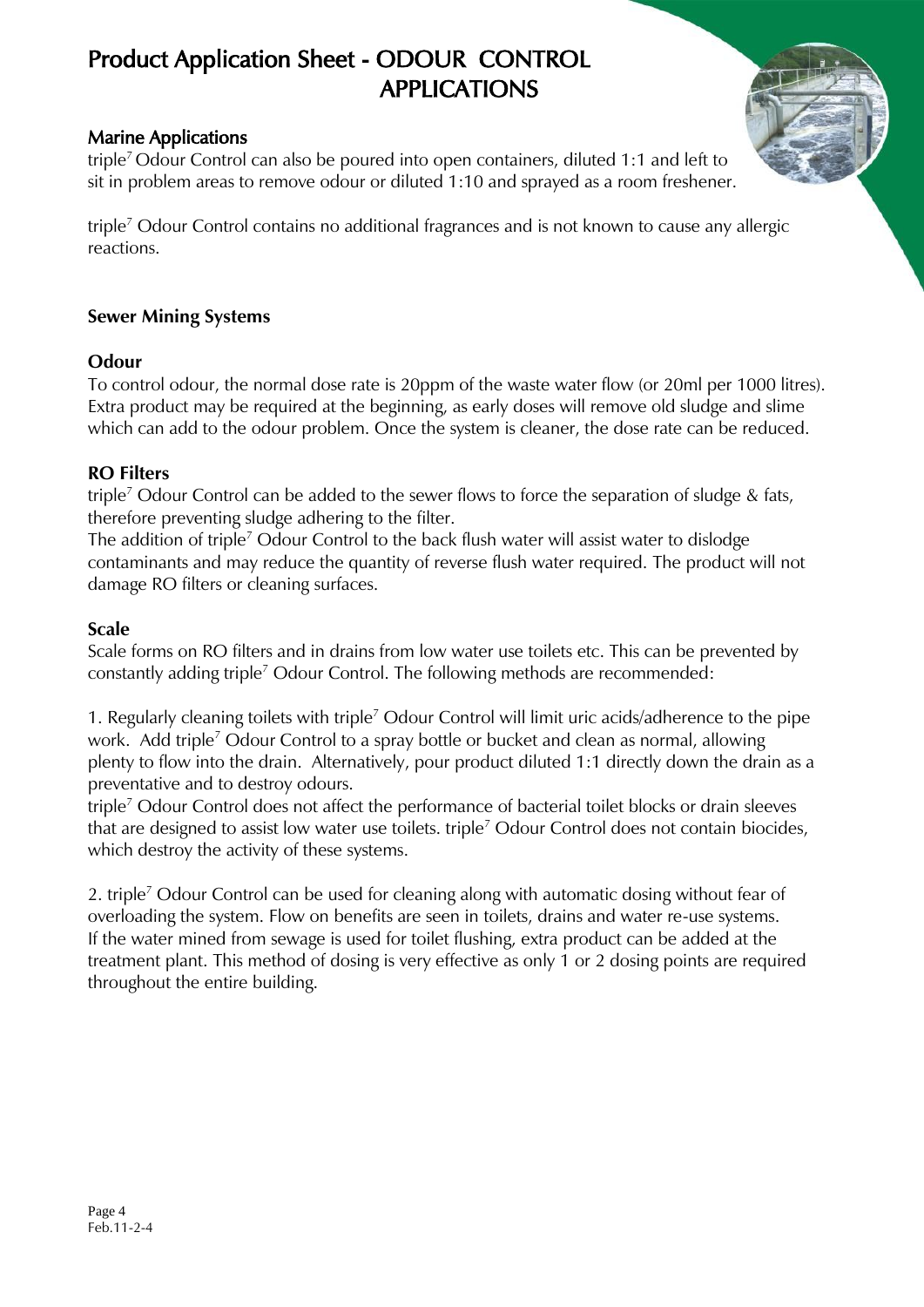**Abattoirs** Factory water treatment, improved effluent quality and reduced odours and OH&S issues.

**Aerosol Spray** For airborne odours.

**Aged Care** Removal of latent odours and general cleaning.

**Animal Enclosures** General cleaning and odour removal.

**Blocked Drains** Pour in one cup last thing at night to remove fats, odours and grease.

**Councils** Odour removal and cleaning of public toilets, buildings, grease traps, garbage collection vehicles, bins and compositing areas.

**Caravans and Mobile homes** Removal of toilet odours.

**Carpet Cleaning** Cleaning without residual chemical smell. Removes animal and post-flooding odours.

**Cars, Motor vehicles etc.** Cleaning carpets, seats and removal of musty or chemical odours.

**Department of Defence** Removal of odour in armed tanks, bilges and closed environments. Improvement of effluent quality in sewer tanks.

**Effluent Ponds** Odour removal, assists waste biodegradation, water clarification, sludge retention and lowers BOD.

**Factory Washdown drains** Odour control and improved effluent quality.

**Flood and Water damage** Removal of organics and odours.

**Food Processing** General cleaning, odour removal, cookers, drains and floors.

**Funeral Parlours** Deodorising of cadavers.

**Grease Traps** Enhanced performance and odour control.

**Hospitals** General cleaning of toilets, floors, walls and odour removal.

**Liquid Waste cartage** Odour control in trucks, trailers and filling lines.

**National Parks** Use in waterless toilets for cleaning and odour control.

**Paint Rooms** Add to air-conditioning ducts for odour control.

**Portable Toilets** Cleaning, odour control and sludge reduction.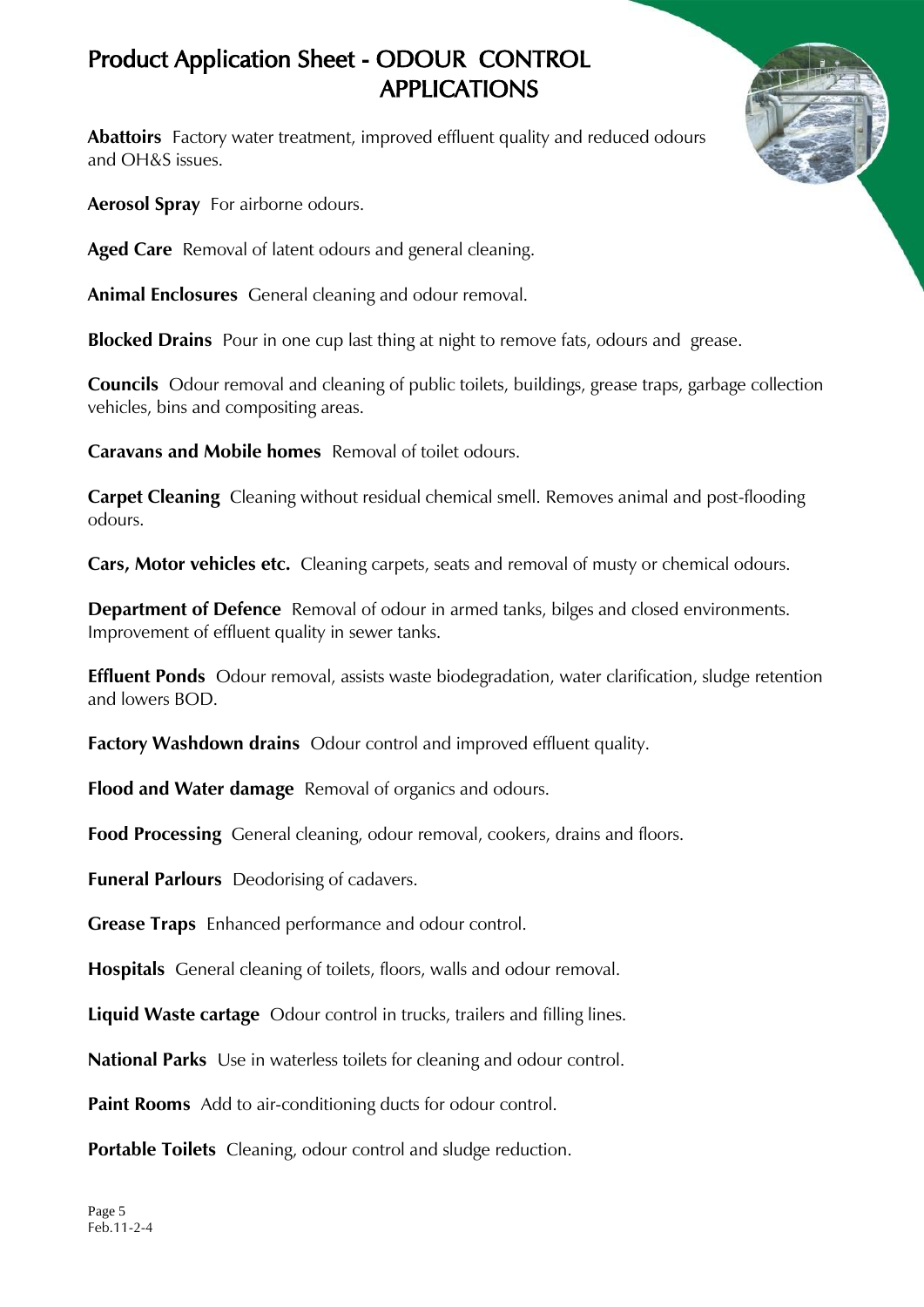**Public Toilets** Cleaning and odour control.

**Rendering Plants** General factory odour control by dosing into wash-down water mains.

**Road Transport Authorities** Odour control in roadside toilet blocks.

**Septic Tanks** Odour control and assisting sewer digestion. Restores drains and prevents water logging.

**Sewer Screening plant** Filters, effluent stream and treatment bins.

**Sewer Spills** To destroy odours and assist biodegradability.

**Sewer Treatment system** Odour control in onsite portable sewer plants.

**Skips, Food waste trucks & Rubbish trucks** Odour control.

**Stoma Bags** Product addition for odour control.

**Waste Water Authority** Odour control in sewage reticulation and pump stations. Removal of odours from sewer spills. Cleaning of filters, valves & pumps.

**Wet Scrubbers** Addition to water reservoir for odour control and sludge removal.

**Winery Addition** Addition to filling lines, drains and holding lagoons.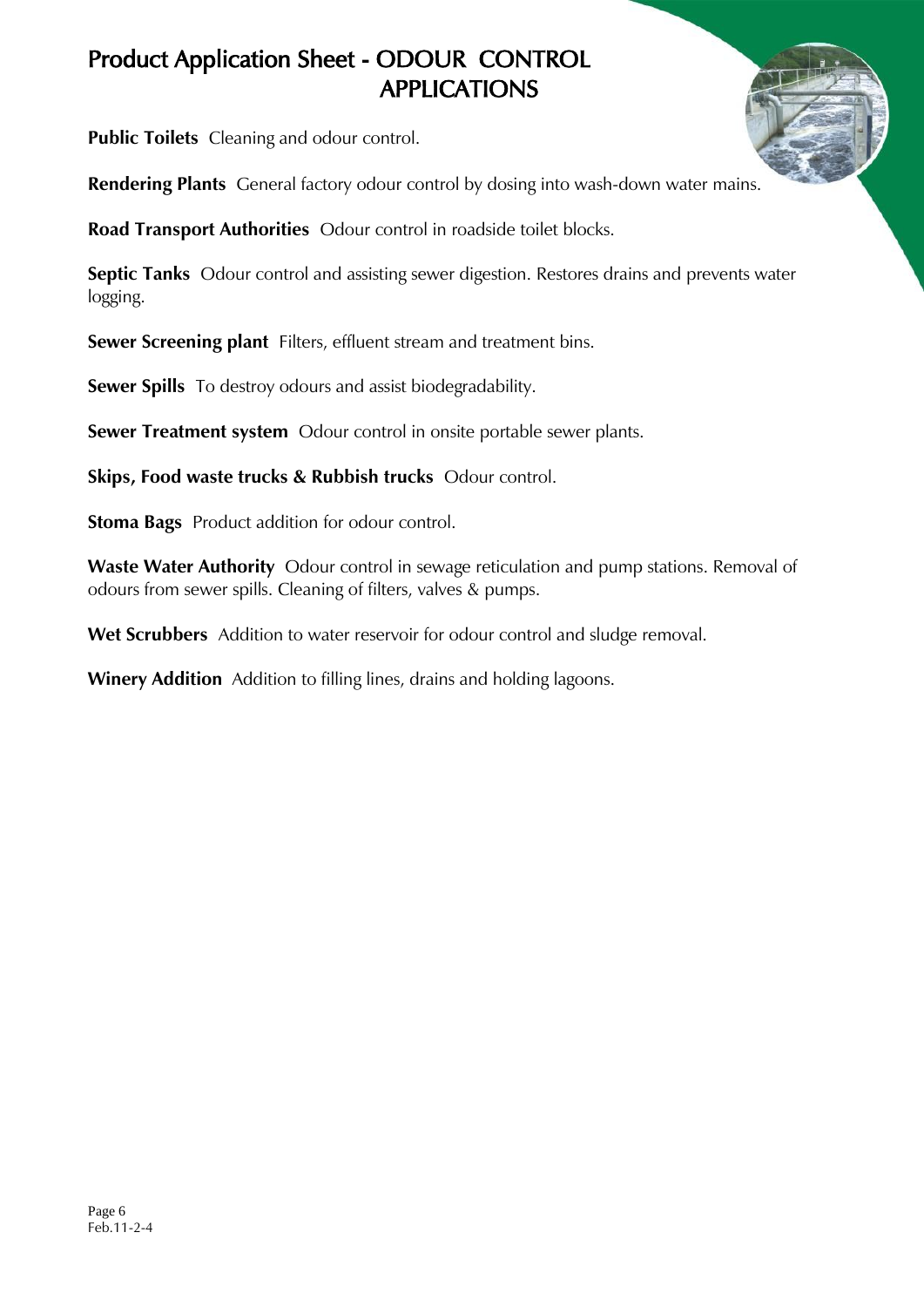#### **TRIPLE 7 Products TESTIMONIALS**



"Thank you for your letter of  $24/4/2003$ , re: Testimonial for triple<sup>7</sup> Odour Control product. I am happy to provide a testimonial for the product in relation to its use in long drop and vault toilets in parks. It does work in controlling and eliminating odours in these kinds of toilets by pouring a drink can full of the product into the toilet each week. It is simple to use and very effective."

#### *Acting Ranger-in-charge.*

"We operate a Septic Tank/Grease Trap cleaning company on the Mornington Peninsula. We used to have problems with odours coming from our suction hoses, which are stored in a tray on the side of the holding Tanker. Even though they are routinely cleaned between sites, it is very difficult to control residual odours.

Products we use in the past were either hazardous and not eco-friendly or simply tried to mask the problem with strong fragrances.

Recently we trialed your odour control at 5% dilution, applied using a simple trigger spraybottle, we noticed that very quickly the odours had virtually disappeared, except for those coming from inside the hoses. We then sprayed in each opening of the hoses and the odours became virtally undetectable, even up very close.

This meant that when we arrived at the next job, the customer didn't detect odours coming from the truck.

This is a big plus for our business, as first impressions are very important and we continually strive for best practice. Another plus was that costs are minimal and your product is non-harmful and ecofriendly.

We were also impressed with the results of the truckwash and safe hand cleaner. The truck wash didn't affect the paintwork or promote corrosion and when used neat as a degreaser, it didn't leave a grey/whitish residue on any parts as was previously experience with caustic based cleaners. In conclusion we have no hesitation in recommending your products."

#### *Liquid Waste Transporter.*

" I am writing to you to express my satisfaction with the Odour Control concentrate. We have been using this product for approximately 12 months to assist in the breakdown of wet- well toilet

systems and for odour control. We have found that the product to be very efficient – only requiring 1 cup per week for toilets that can have upwards of 80 uses per day in peak season.

We have recently had the system pumped out and no water was required to assist in this, meaning that all solids had been broken down.

I would recommend this product to anyone dealing with this sort of toilet system." *National Park employee.*

" triple<sup>7</sup> Odour Control products have been used in our wet scrubber for the past six months. Our wet scrubber filters overspray from a spray booth in which alcohol and water based primers are used. We have found that they retard odours and help keep the system free of organic build-up with out the need for added chemicals."

#### *Wet Scrubber company.*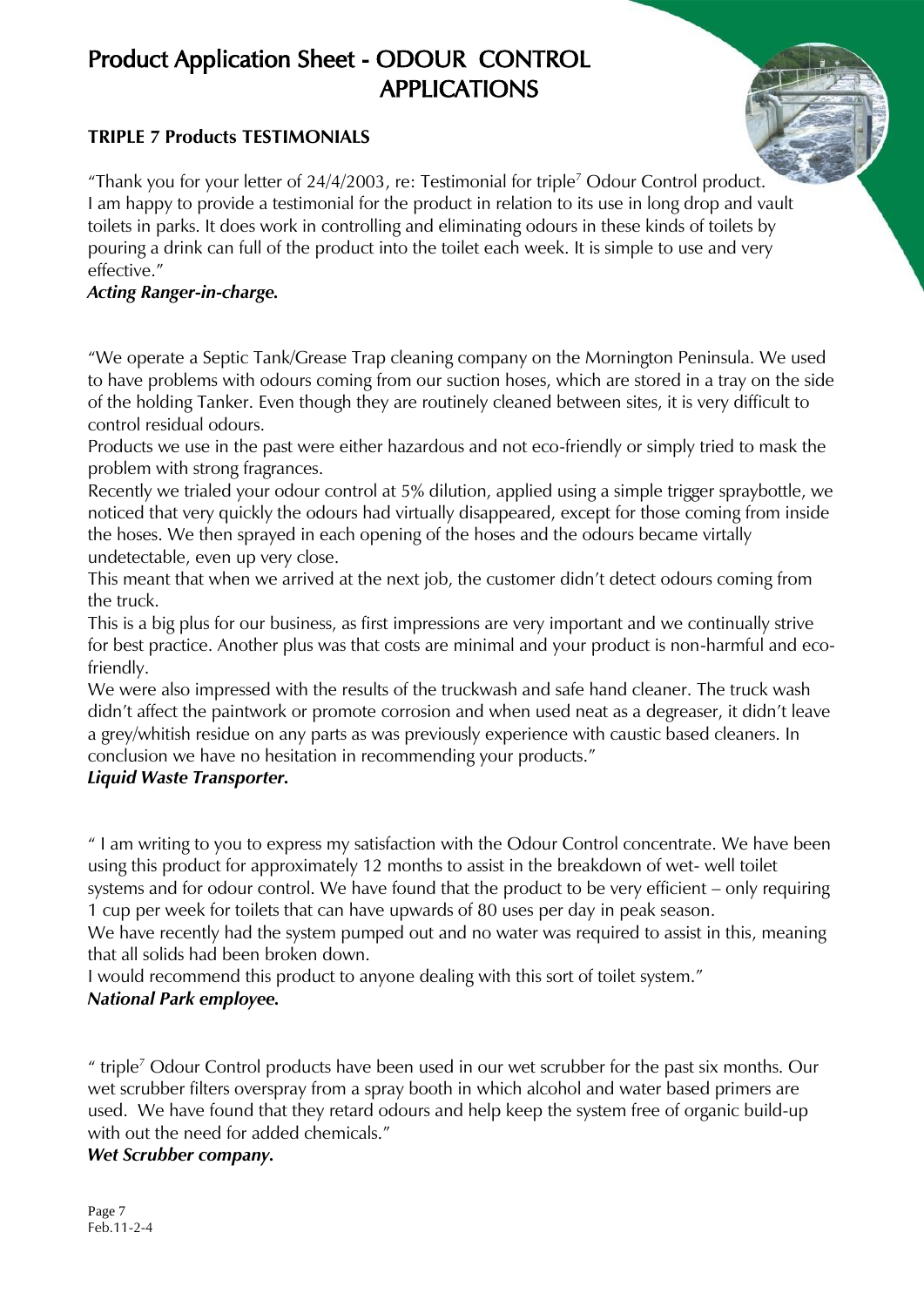#### **RENDERING PLANT TESTIMONIAL**

#### *Situation:*

Bore water with high calcium and magnesium content was used for cleaning down all areas at a rendering plant.

#### *Problem:*

The scale build-up within the pipework and plant was considerable, to the extent that one pump was pulled up every 4 to 6 weeks to be descaled. The hot water boiler unit was caked with scale, and other equipment needed regular attention.

#### *Solution:*

The hot water boiler was then filled with a 15% solution of triple<sup>7</sup> Enviroscale and shut-off. After 12 hours the scale had completely broken up, enabling the hot water unit to be drained, flushed and refilled.

The decision was also made to inject triple<sup>7</sup> Colloidal Concentrate directly into the suction side of the main water feed pump, at 10ppm. A Grundfos dosing pump was set-up, connected to the water meter to accurately and constantly add triple<sup>7</sup> Colloidal Concentrate.

#### *Outcome:*

Constant dosing resulted in complete scale removal and prevention. The main water feed pump has not been removed for servicing in 2 years, except for replacement of a mechanical seal. There is no scale build-up in the hot water unit, pressure washer units or nozzles, and no white surface on stainless steel benches, etc.

After more than 3 years operation, an oversight of the dosing system meant the drum of triple<sup>7</sup> Colloidal Concentrate ran out. Within a few weeks the scale problem had returned to the main water feed pump. To restore the pump it was dismantled and soaked in 10% triple<sup>7</sup> Enviroscale. Each time the pH rose above 3.5 more chemical was added until the pieces were free of scale.

#### *Conclusion:*

The cost of purchasing and settling up the equipment and chemical was more than repaid within 3 months by reduced down-time above. Along with other benefits, this has been a very profitable exercise for the company.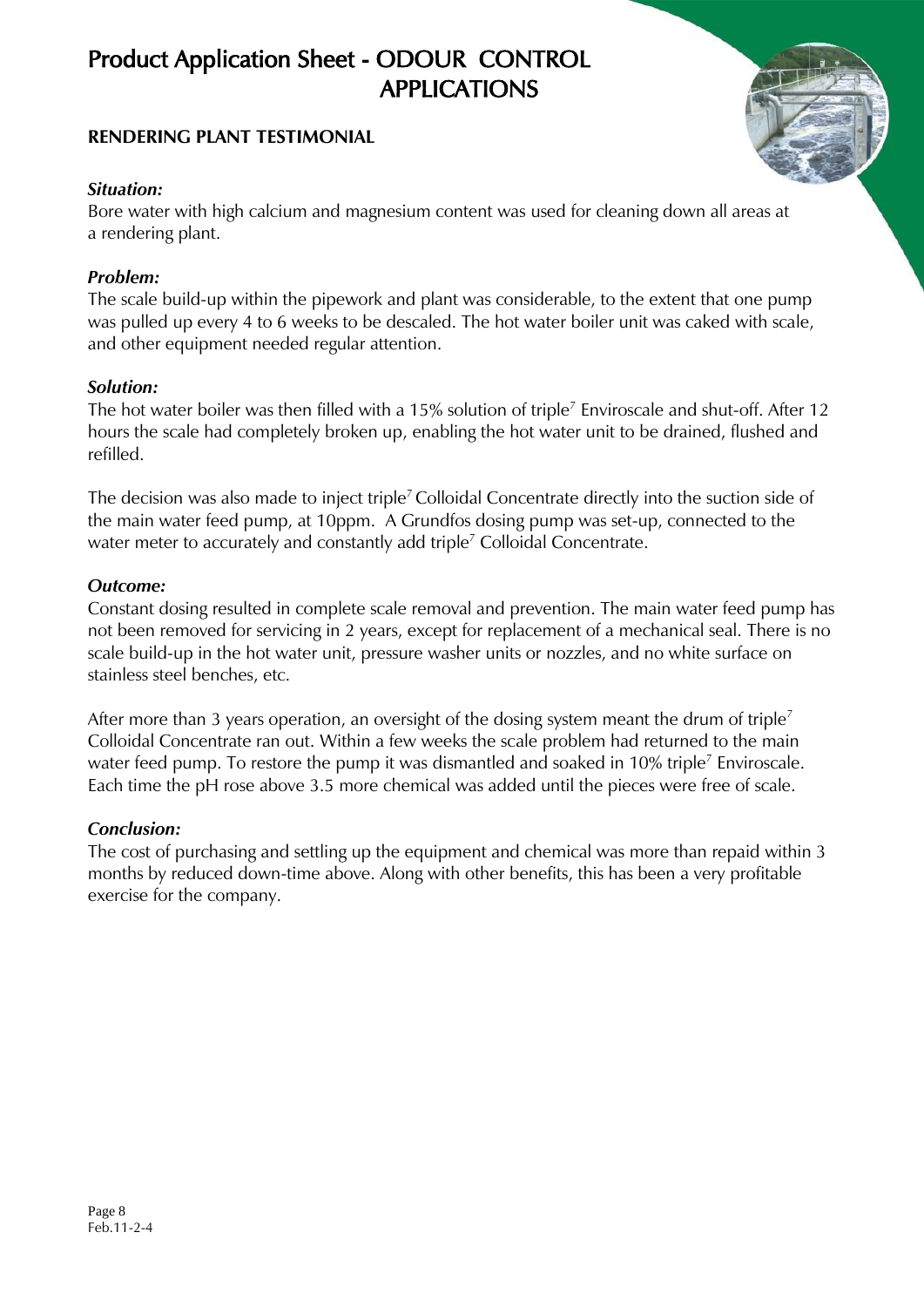#### **TOILET MANUFACTURER - TESTIMONIAL**

#### *Client:*

Manufacturer of factory built toilet units and concrete ablution buildings, N.S.W. Cleaning and odour control in ablution blocks, pit toilets and all National park style toilets.

#### *Product Used:*

triple<sup>7</sup> Odour Control

#### *Problem:*

Complaints and potential health risks from smelly toilets.

#### *Client's feedback/comments on the performance of triple<sup>7</sup> Odour Control.*

"We recommend the use of the above product for our collection well systems we sell with our factory built toilet units.

We have supplied several N.S.W. National Parks with a package of building and a scaled collection well placed under the building.

These parks have made a decision to take all waste from the Park for treatment at a municipal treatment works.

The collection well is charged with seed water at commissioning – generally about 15% of capacity. The only addition is direct deposit from the pedestal and sink outfall.

Large black heat absorbent vent stacks are fitted, with wind driven ventilators.

A management program specifying triple<sup>7</sup> Odour Control at the weekly cleaning interval had proved excellent for odour elimination.

Feedback from our clients indicate that even with the heavy usage, the facilities are pleasant to use and odour free.

#### *Advantages:*

- > No more trouble with blow flies,
- > Your toilets will be odour-free,
- > You will be protecting our environment.

We now recommend with all our installations, a management program using triple<sup>7</sup> Odour Control."

*Dated June 2002.*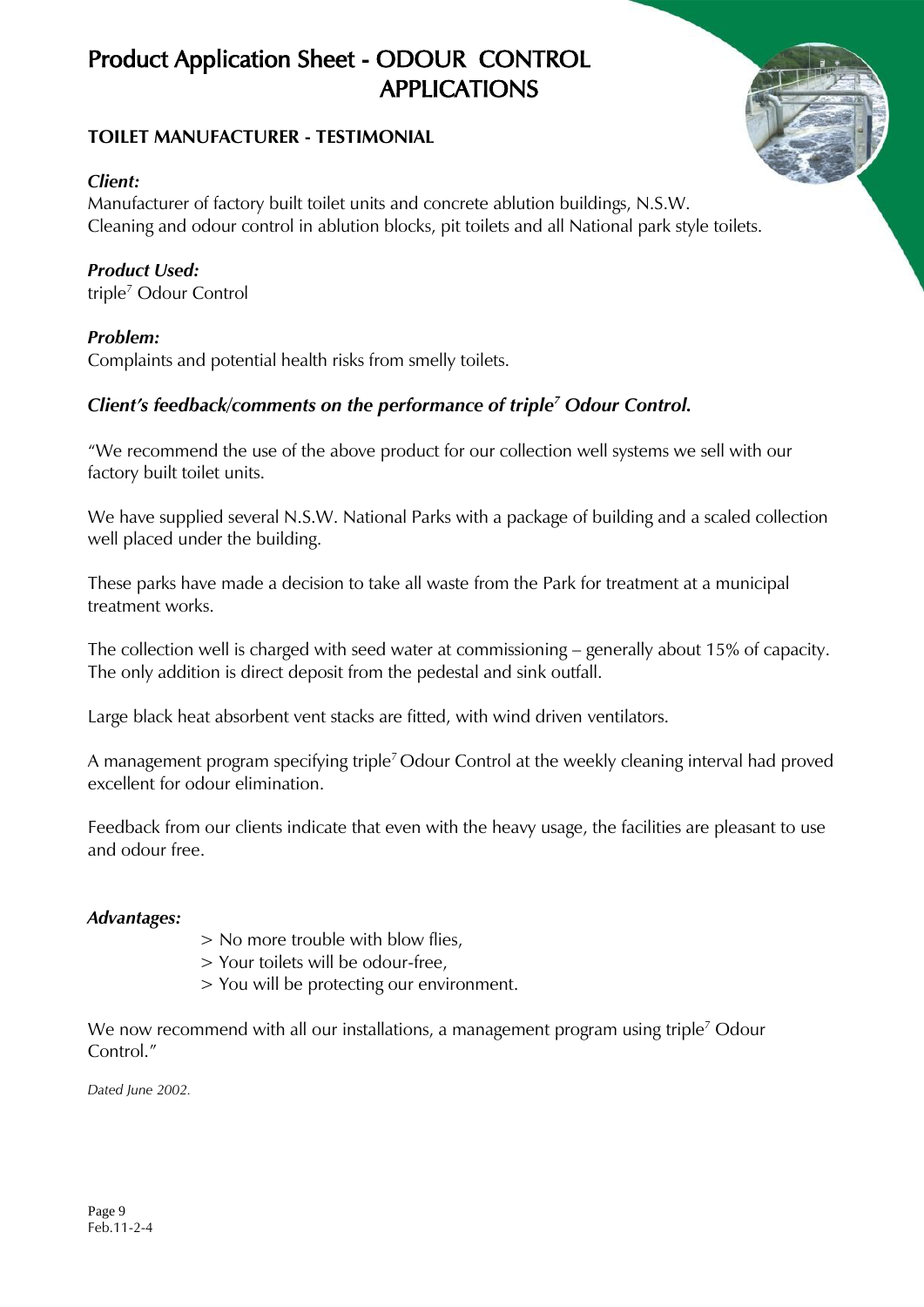### **ODOUR CONTROL IN WET WELL ODOUR IN WET SCRUBBER**



Odour problems in this wet well were overcome by misting the well with triple<sup>7</sup> Odour Control. Effluent was being added from local and national water craft.



 The pictured spray booth is used for solvent and water based paint primers and is fitted with a wet scrubber, using triple<sup>7</sup> Odour Control or Odour-Ex.

#### **ODOUR CONTROL AT SEWER TREATMENT PLANT**



 Finally treated sludge is ready for landfill. triple<sup>7</sup> Odour Control was added to bins to reduce odour in transit and at landfill sites.

Untreated sewer from initial stage of treatment. triple<sup>7</sup> Odour Control is misted over bin by nozzles attached to outlet pipe.